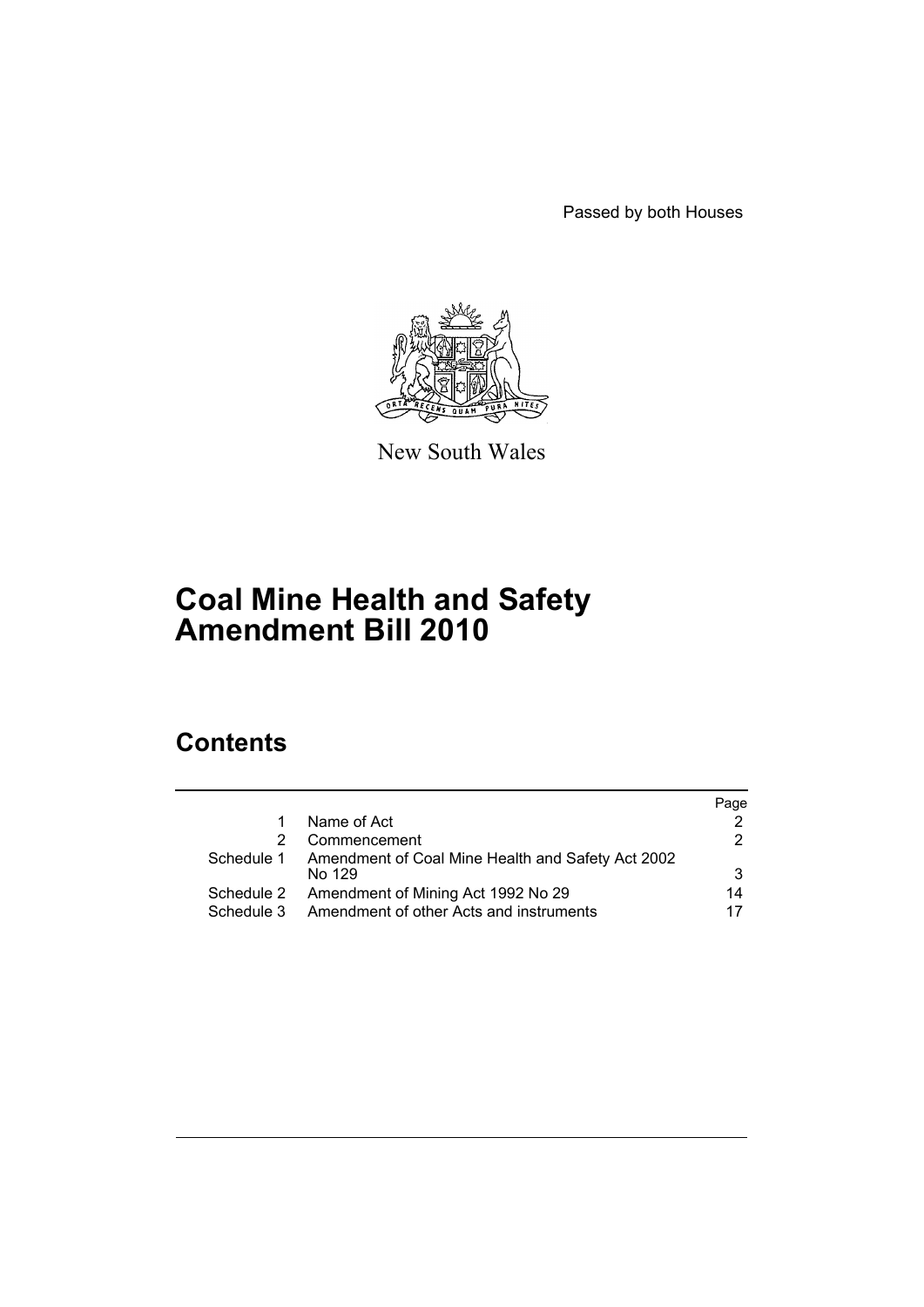*I certify that this public bill, which originated in the Legislative Assembly, has finally passed the Legislative Council and the Legislative Assembly of New South Wales.*

> *Clerk of the Legislative Assembly. Legislative Assembly, Sydney, , 2010*



New South Wales

# **Coal Mine Health and Safety Amendment Bill 2010**

Act No , 2010

An Act to amend the *Coal Mine Health and Safety Act 2002* in relation to the application of that Act and other matters; to amend the *Mining Act 1992* to provide for the registration of mines rather than colliery holdings; and for other purposes.

*I have examined this bill and find it to correspond in all respects with the bill as finally passed by both Houses.*

*Assistant Speaker of the Legislative Assembly.*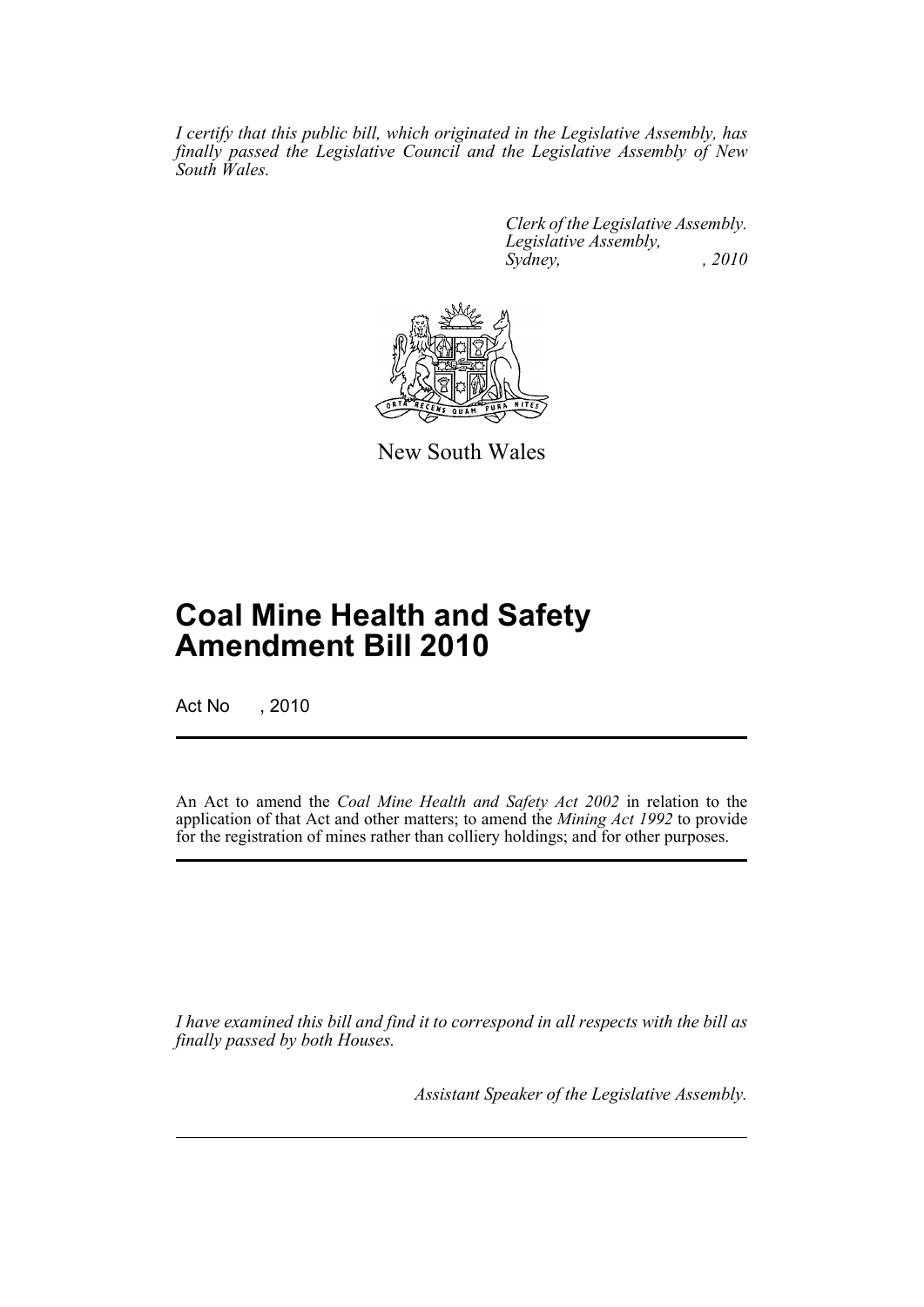# <span id="page-2-0"></span>**The Legislature of New South Wales enacts:**

# **1 Name of Act**

This Act is the *Coal Mine Health and Safety Amendment Act 2010*.

# <span id="page-2-1"></span>**2 Commencement**

This Act commences on a day or days to be appointed by proclamation.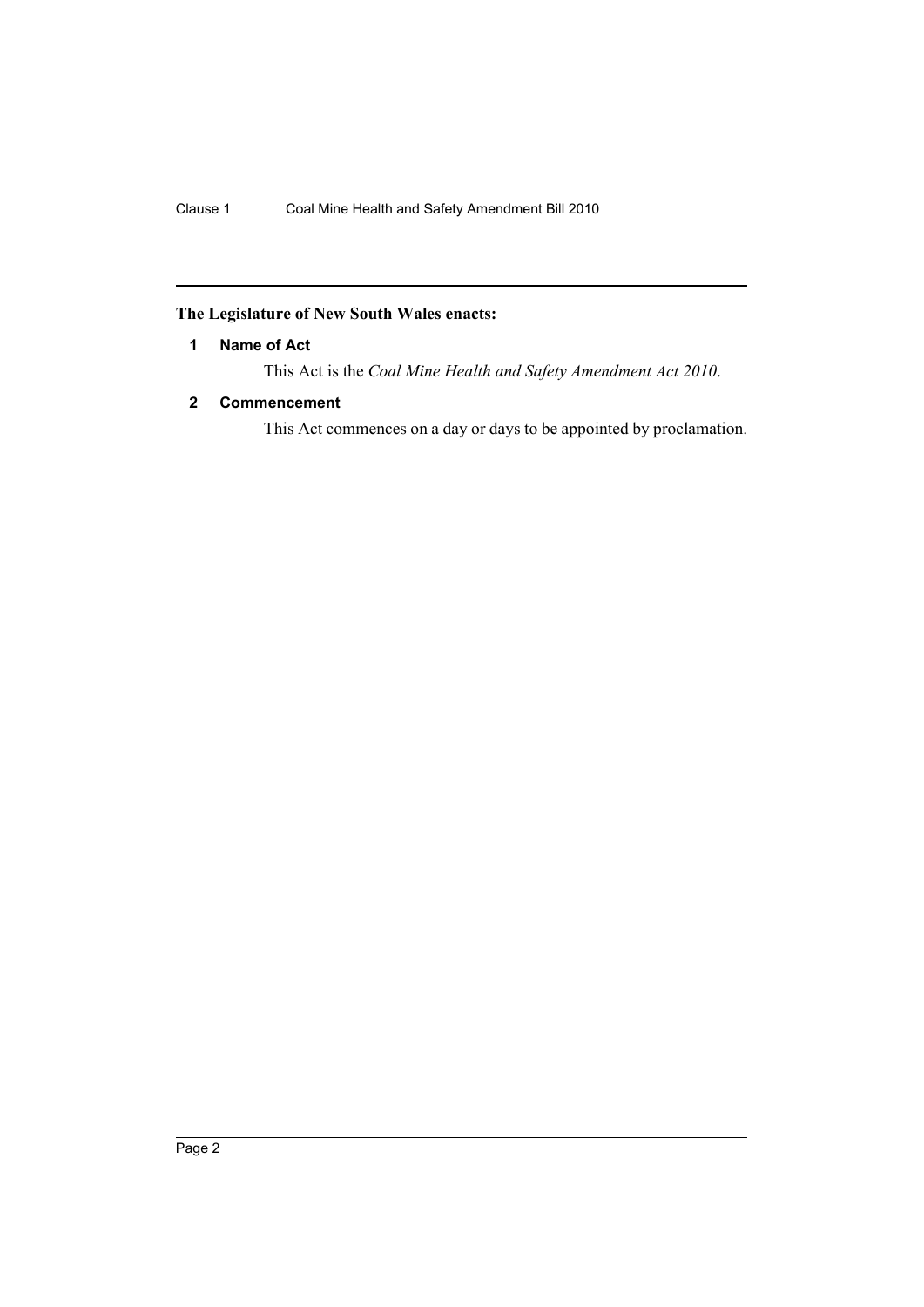Amendment of Coal Mine Health and Safety Act 2002 No 129 Schedule 1

# <span id="page-3-0"></span>**Schedule 1 Amendment of Coal Mine Health and Safety Act 2002 No 129**

### **[1] Section 3 Definitions**

Omit the definition of *abandoned coal operation*. Insert instead:

*abandoned mine* includes a discontinued mine, a closed mine (other than a suspended mine) and a former mine.

# **[2] Section 3**

Insert in alphabetical order:

*coal exploration* means the carrying out of works on, or the removal of samples from, land for the purpose of testing the coalbearing qualities of the land, but does not include any activity or class of activity that is excluded from this definition by the regulations.

*emplacement area* means:

- (a) any pile, heap, hole, excavation or place in which, or on which, reject (whether in a solid state or in a solution or suspension) is piled, heaped, dumped, accumulated, deposited or placed, and
- (b) any wall or other structure that retains or confines reject, whether or not that wall or structure is itself composed of reject,

but does not include an accumulation or deposit of reject situated underground.

*land* includes land covered by water.

*reject* means any carbonaceous material, whether it is mixed with or attached to stone or not, that is left after the treatment of coal in a coal preparation plant or that is not dealt with as coal by the occupier of a mine.

### **[3] Section 3, definition of "coal exploration site"**

Omit the definition. Insert instead:

*coal exploration site* means a place where coal exploration is carried out and includes a place that is being rehabilitated after coal exploration has been carried out.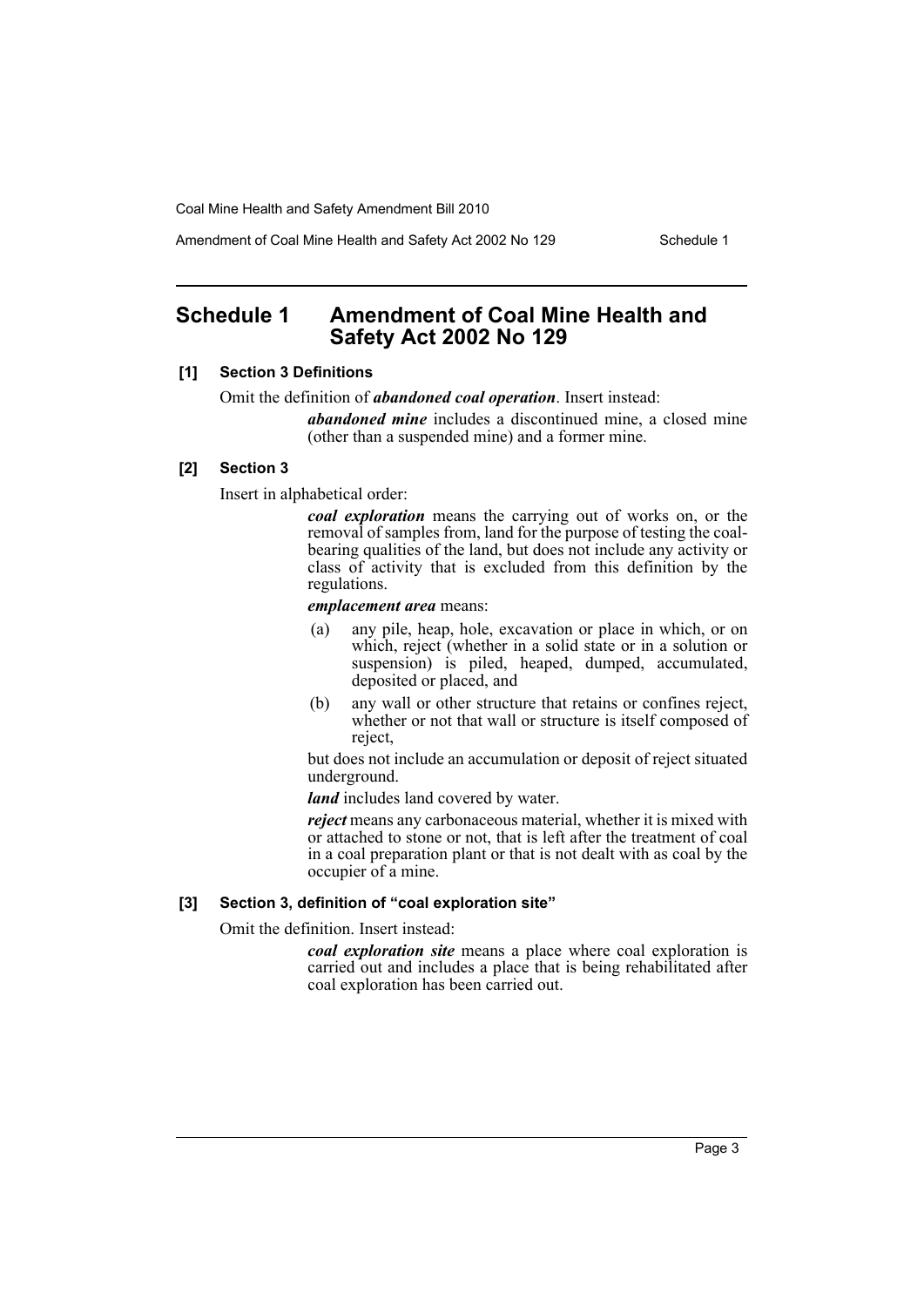## **[4] Section 3, definition of "coal operation"**

Omit the definition. Insert instead:

#### *coal operation*:

- (a) means a place at which coal is mined that is a place of work to which this Act applies, and
- (b) includes any other places of work to which this Act applies that are prescribed by the regulations for the purposes of this definition.

# **[5] Section 3, definition of "colliery holder"**

Omit the definition. Insert instead:

*colliery holder* means:

- (a) in relation to land subject to an authority for coal granted under the *Mining Act 1992*—the person who holds the authority, or
- (b) in relation to land subject to a licence for coal granted under the *Offshore Minerals Act 1999*—the person who holds the licence, or
- (c) in relation to any other land—the person having the beneficial ownership of the mine.

# **[6] Section 3, definition of "colliery holding"**

Omit the definition. Insert instead:

*colliery holding* has the same meaning as it has in the *Mining Act 1992*.

#### **[7] Section 3, definition of "Department"**

Omit the definition. Insert instead:

*Department* means the Department of Industry and Investment.

#### **[8] Section 3, definition of "mine"**

Omit the definition. Insert instead:

*mine*—see section 3A.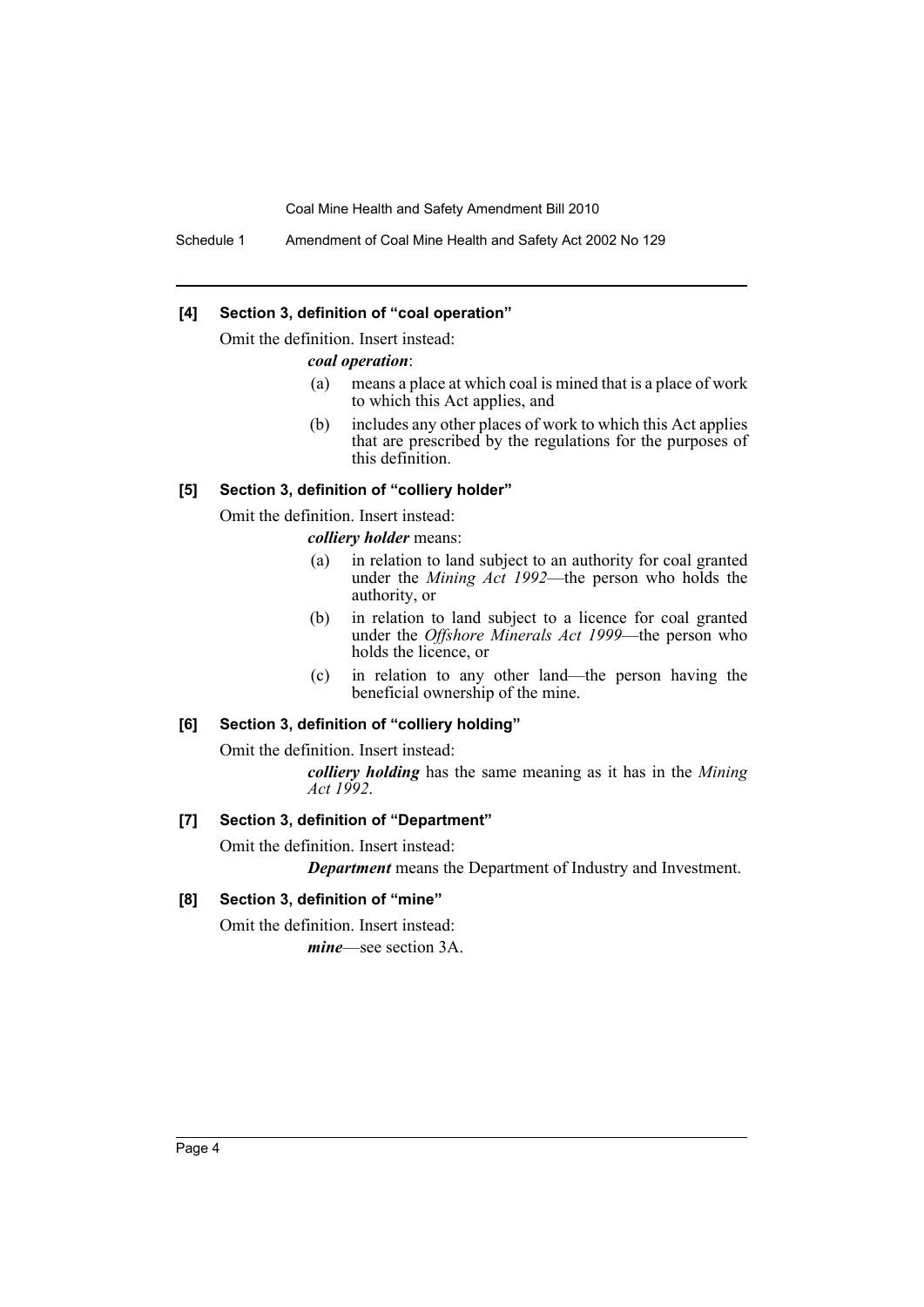## **[9] Section 3A**

Insert after section 3:

#### **3A Meaning of "mine"**

(1) In this Act:

### *mine*:

- (a) when used as a noun, means any of the following:
	- (i) any place where the extraction of material from land for the purpose of recovering coal is carried out,
	- (ii) any coal preparation plant at or near the place from which the material or coal was extracted,
	- (iii) any place where the storage or treatment of waste resulting from:
		- (A) the extraction of material from land for the purpose of recovering coal, or
		- (B) the treatment of the coal or the material referred to in sub-subparagraph (A) for the purpose of recovering or improving coal,

is carried out, if that place is at or near the place from which the material or coal was extracted,

- (iv) any place where coal exploration is carried out,
- (v) any place where offshore mining activities (within the meaning of the *Offshore Minerals Act 1999)* for coal are carried out,
- (vi) any place where operations associated with the care, security or maintenance of a place referred to in this definition are carried out during any time when activities or operations at that place are suspended,
- (vii) any place where operations associated with the decommissioning or abandonment of a place referred to in this definition are carried out,
- (viii) any place where an activity or operation referred to in this definition is or has been carried out and that is being rehabilitated, and
- (b) when used as a verb, means disturb, remove, cart, carry, crush or otherwise deal with coal or stone for the purpose of obtaining coal for profit or improving coal, or carry out such other activities as may be prescribed by the regulations, but does not include:
	- (i) to explore for coal by drilling from the surface, or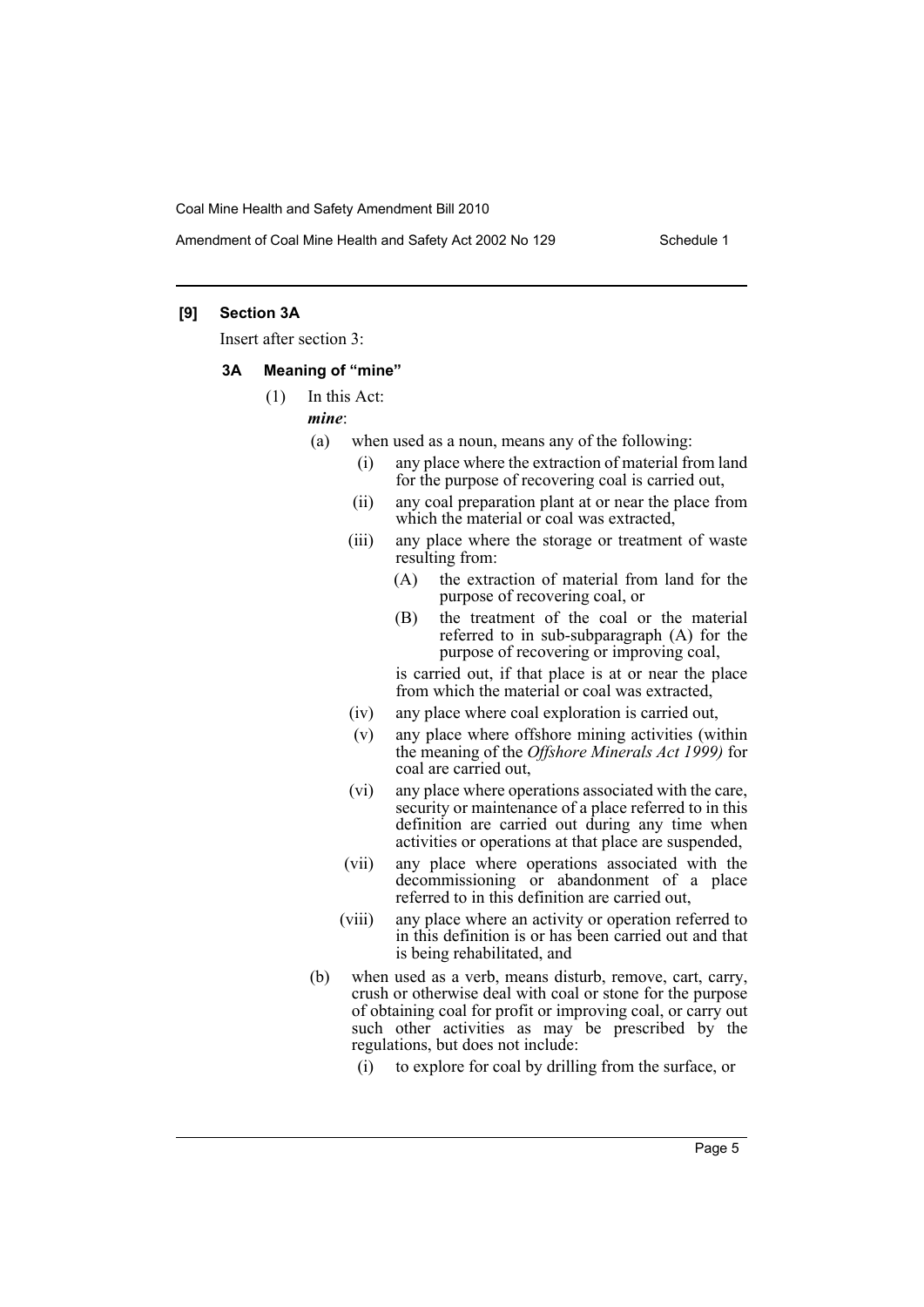Schedule 1 Amendment of Coal Mine Health and Safety Act 2002 No 129

- (ii) to blend coal where this is done elsewhere than at a mine.
- (2) For the purposes of this section, any building, structure, pit, shaft, drive, level, incline, decline, excavation or work that is at a place referred to in the definition of *mine* in subsection (1), and that is in the course of construction and intended to be part of a mine, is taken to be part of the mine constituted by that place.
- (3) For the purposes of this section, the *extraction of material from land for the purpose of recovering coal* includes the following:
	- (a) any activity that is ancillary to, or connected with, extracting material for such a purpose, including, but not limited to:
		- (i) storage of fuel, explosives, explosive precursors, machinery, timber or plant, and
		- (ii) construction, maintenance and use of any drill hole or shaft for:
			- (A) the drainage of gas, or
			- (B) the drainage or conveyance of water, or
			- (C) ventilation, or
			- (D) the conveyance of electricity, or
			- (E) communications, or
			- (F) emergency access to underground workings, and
		- (iii) the storage, treatment and transport of water (including the management of runoff from areas disturbed by activities directly connected with mining),
	- (b) the transportation, stockpiling or depositing of overburden, coal or waste material,
	- (c) such other activities as may be prescribed by the regulations,

but does not include any activity or class of activity that is excluded from the operation of this subsection by the regulations.

- (4) For the purposes of this section (but subject to the regulations), a place (the *relevant place*) is taken to be *near* a place if:
	- (a) the relevant place is operating on an ongoing basis, and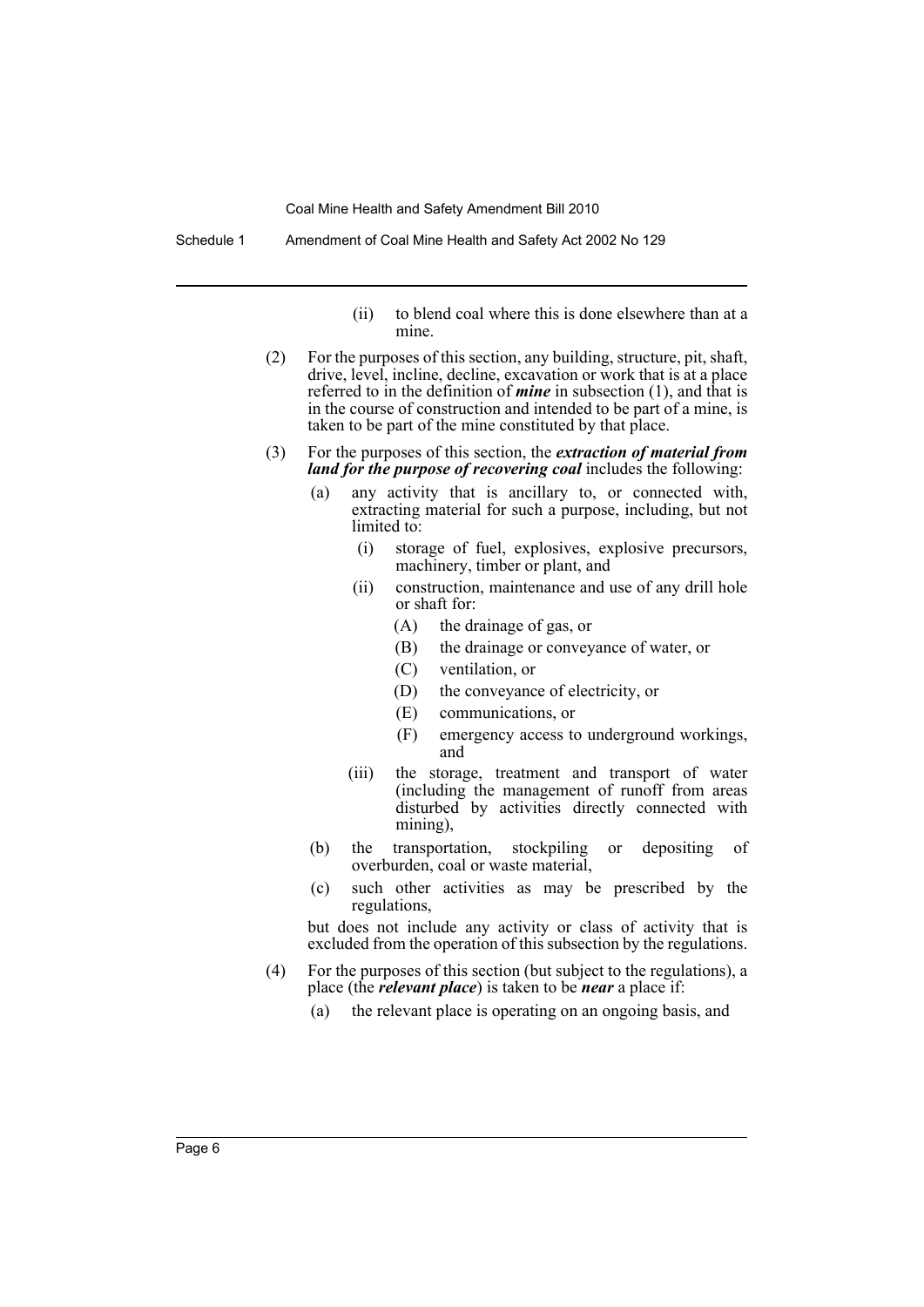- - (b) the relevant place (or any part of it) is within 10 kilometres of the nearest boundary of the place, and
	- (c) the relevant place is under the same or related management as the place.

#### **[10] Section 4 Certain things are part of a coal operation**

Omit the section.

**[11] Part 2**

Omit the Part. Insert instead:

# **Part 2 Application of Act**

#### **8 Application of Act**

- (1) This Act applies to all places of work that are mines.
- (2) This Act also applies to any of the following places, whether or not it is a place of work:
	- (a) an abandoned mine (other than an abandoned mine used for the storage, treatment or disposal of waste that is not connected with an activity or operation referred to in paragraph (a) (i)–(v) of the definition of *mine* in section  $3A(1)$ ,
	- (b) any place that would otherwise be a mine if relevant activities or operations are carried out, during any time when those activities or operations at that place are suspended,
	- (c) any place at which drilling operations (within the meaning of section 78) are carried out,
	- (d) any land (that is not otherwise a mine within the meaning of section 3A) on which activities or uses take place that are the subject of, or required to be the subject of, a permit issued under Division 4 of Part 6,
	- (e) any emplacement area.

#### **8A Act does not apply to certain mines or places**

- (1) This Act does not apply to:
	- (a) any mine or place that is of a class prescribed by the regulations or in circumstances or during time periods prescribed by the regulations, or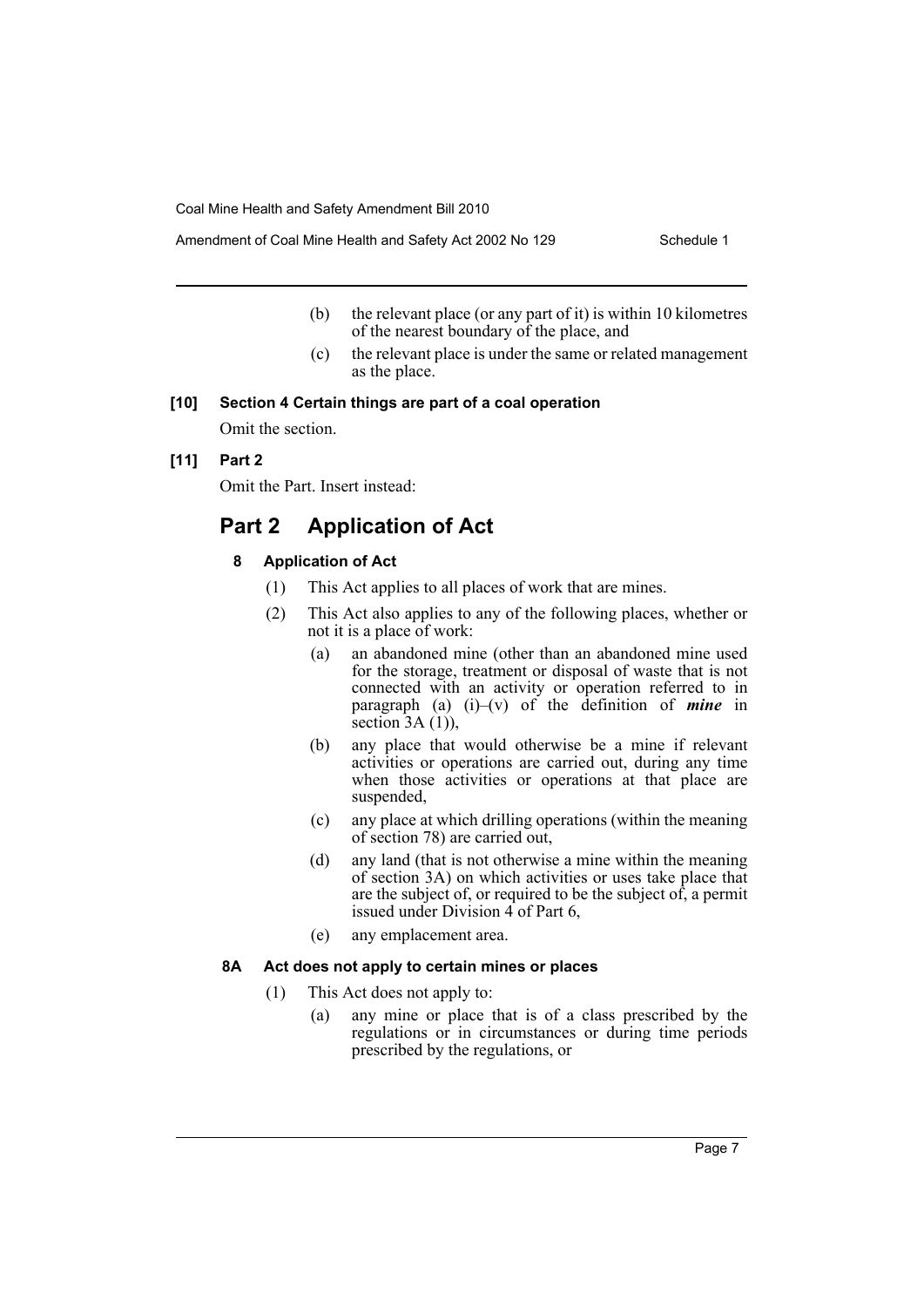Schedule 1 Amendment of Coal Mine Health and Safety Act 2002 No 129

- (b) any specified mine or place, specified by the Minister in a notice published in the Gazette.
- (2) The Minister is to notify any other Minister administering the *Occupational Health and Safety Act 2000* if any notice under subsection (1) (b) is published in the Gazette. However, failure to notify any such other Minister does not affect the validity of the notice.

#### **8B Decisions on jurisdictional questions**

- (1) The Minister may make a determination as to whether a particular place is or is not a place to which this Act applies. The determination may be of general application or be limited as to time or circumstances.
- (2) The Minister's determination is conclusive for the purposes of deciding a jurisdictional question (including a jurisdictional question arising in court proceedings).
- (3) A *jurisdictional question* is a question as to whether functions of a government official under this Act or of an inspector under the *Occupational Health and Safety Act 2000* were or can be validly exercised or a question as to whether proceedings for an offence under this Act or the *Occupational Health and Safety Act 2000* were or can be validly instituted.
- (4) A determination under this section applies in respect of functions exercised or purportedly exercised before or after the determination was made but not so as to affect court proceedings commenced before the determination was made.
- (5) A determination under this section does not operate to result in a person committing an offence that the person would not have committed had the determination not been made.
- (6) A certificate of the Minister certifying as to a determination made by the Minister under this section is evidence of the Minister's determination and the date of the determination.
- (7) The Minister is to notify any other Minister administering the *Occupational Health and Safety Act 2000* of any determination made by the Minister under this section (but a failure to notify the other Minister does not affect the validity of the determination).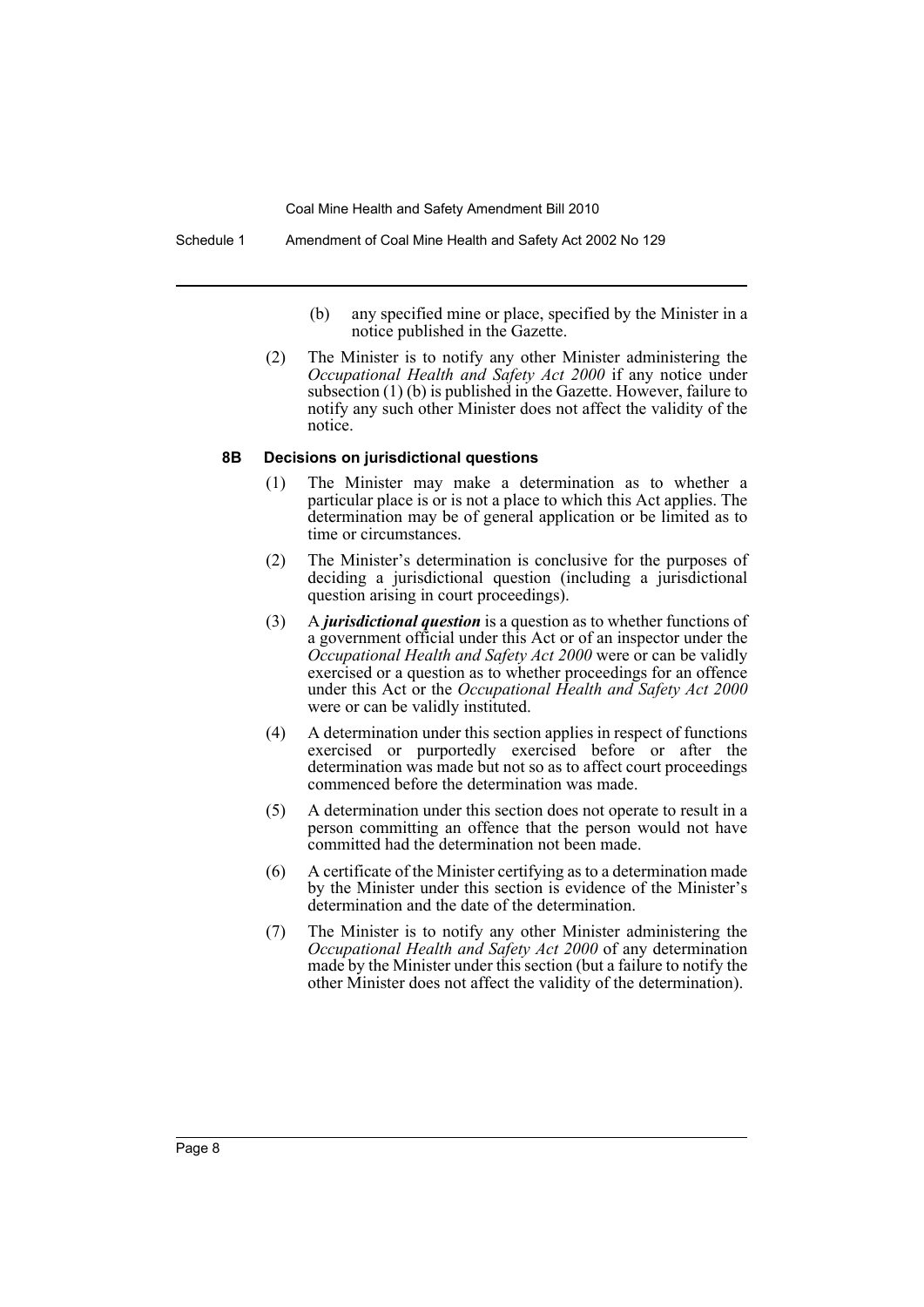#### **8C Act does not apply to railway operations or roads**

- (1) This Act does not apply to a railway or railway operations to which the *Rail Safety Act 2008* applies.
- (2) This Act does not apply to public roads (within the meaning of the *Roads Act 1993*).

#### **8D Act does not apply to civil engineering works**

- (1) Subject to the regulations and any notice given by the Minister under section 8A (1) (b), this Act does not apply to:
	- (a) any place where the extraction of coal is carried out, if those activities are an integral part of any civil engineering work, or
	- (b) any place where underground work involving the extraction or treatment of coal is carried out, where that work is an integral part of any civil engineering work.
- (2) In this section:

*civil engineering work* means the construction, structural alteration, repair, maintenance and demolition of, for example, airports, docks, harbours, inland waterways, dams, river and avalanche and sea defence works, roads and highways, railways, bridges and tunnels, viaducts and works related to the provision of services such as communications, drainage, sewerage, water and energy supplies.

### **8E Act does not apply to powerlines**

This Act does not apply to electricity infrastructure that is owned by a network operator or retail supplier (within the meaning of the *Electricity Supply Act 1995*).

#### **9 Act to bind Crown**

This Act binds the Crown in right of New South Wales and, in so far as the legislative power of the Parliament of New South Wales permits, the Crown in all its other capacities.

#### **[12] Part 5, Division 7, heading**

Omit "**exploration holders**". Insert instead "**colliery holders**".

# **[13] Section 78 Duty to give notice of drilling operations**

Omit "An exploration holder" from section 78 (1). Insert instead "A colliery holder".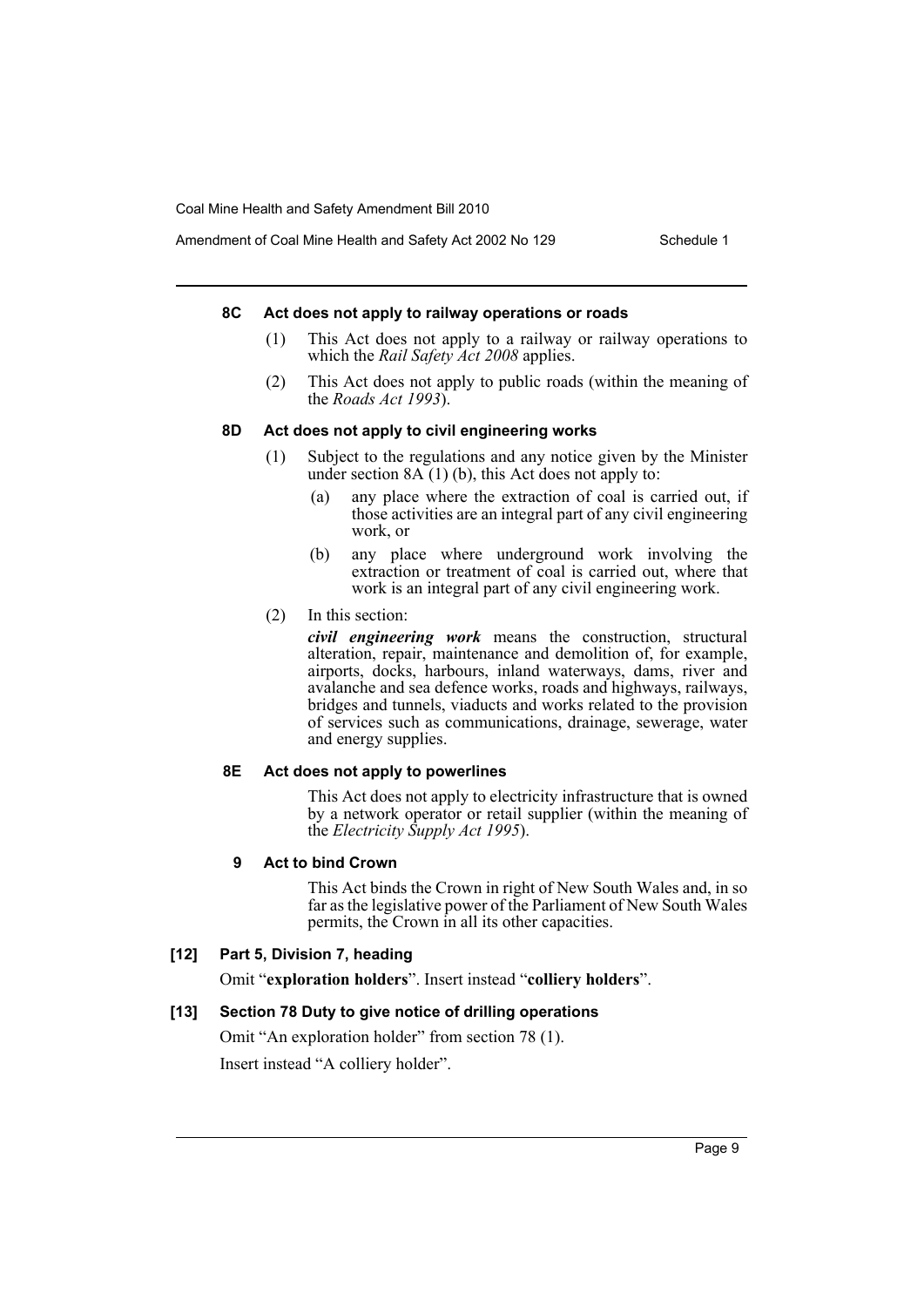Schedule 1 Amendment of Coal Mine Health and Safety Act 2002 No 129

## **[14] Section 78 (1)**

Omit "the exploration holder". Insert instead "the colliery holder".

#### **[15] Section 98 Definitions**

Omit the definitions of *emplacement area* and *reject* from section 98 (1).

## **[16] Section 105 Definitions**

Omit the definition of *mine*. Insert instead: *mine* includes an abandoned mine or part of a mine.

## **[17] Section 110**

Omit the section. Insert instead:

#### **110 Notification of certain incidents and other matters**

- (1) The operator of a coal operation must ensure that the Chief Inspector and an industry check inspector are given notice in accordance with this section of any of the following incidents (*notifiable incidents*):
	- (a) any incident at the coal operation that has resulted in a person being killed,
	- (b) any other incident at the coal operation of a kind prescribed by the regulations for the purposes of this paragraph,
	- (c) any incident or other matter occurring at, or in relation to, the coal operation that the regulations declare to be an incident or matter that is required to be notified.
- (2) The colliery holder for a mine must ensure that the Chief Inspector and an industry check inspector are given notice in accordance with this section of any of the following incidents (*notifiable incidents*):
	- (a) any incident at the mine that has resulted in a person being killed,
	- (b) any other incident at the mine of a kind prescribed by the regulations for the purposes of this paragraph,
	- (c) any incident or other matter occurring at, or in relation to, the mine that the regulations declare to be an incident or matter that is required to be notified.
- (3) Any notice under this section must be given:
	- (a) as soon as practicable (but not later than 7 days) after each person required to give notice becomes aware of the notifiable incident, and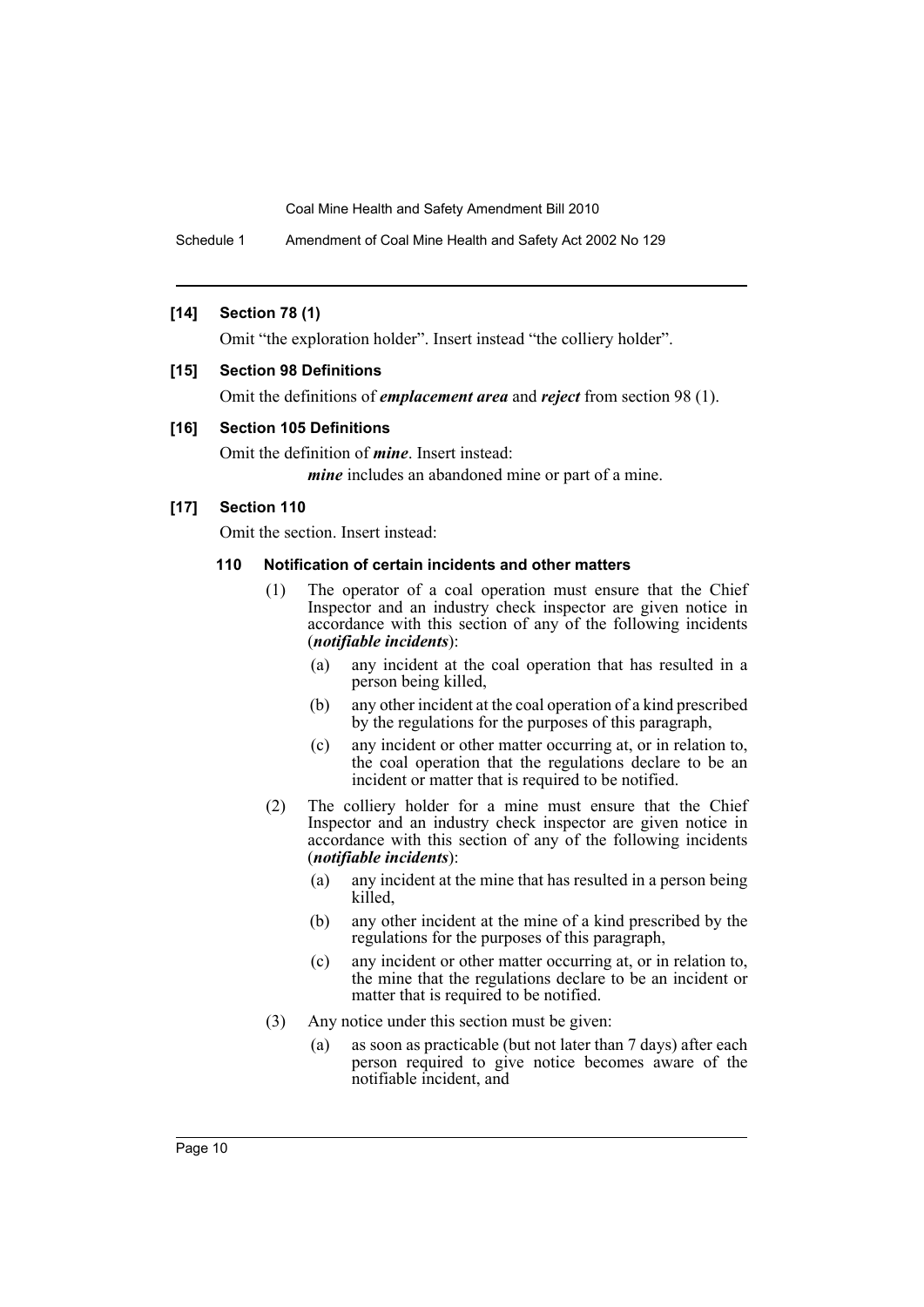- (b) in writing and, if a form has been prescribed by the regulations, in that form.
- (4) Any notice must, in the case of a notifiable incident referred to in subsection (1) (a) or (b) or (2) (a) or (b), also be given:
	- (a) immediately after the person required to give the notice becomes aware of the incident, and
	- (b) by the quickest available means.

This subsection does not apply if the person required to give the notice is aware that another person has given the required notice of the incident.

(5) The regulations may vary the obligations under this section with respect to the person required to give the notice and the time and manner in which notice is to be given.

#### **[18] Section 118 Minister to make stop work orders**

Omit section 118 (2). Insert instead:

- (2) An order takes effect on and from the time at which:
	- (a) if the order relates to a mine—a copy is provided to the colliery holder for the relevant colliery holding by the Minister, or
	- (b) if the order relates to a coal operation—a copy is provided to the operator of the coal operation by the Minister, or
	- (c) the person carrying out, or about to carry out, the action the subject of the order is notified by the Minister that the order has been made,

whichever is the sooner.

#### **[19] Section 145 Appointment of government officials**

Omit section 145 (2). Insert instead:

(2) An instrument appointing a person under this section may limit the functions that the person has as a government official or under the *Occupational Health and Safety Act 2000*.

#### **[20] Section 151 Consideration and investigation of complaints**

Omit "coal operation" from section 151 (1), wherever occurring. Insert instead "mine".

#### **[21] Section 151 (4)**

Insert "or the colliery holder for the mine" after "coal operation".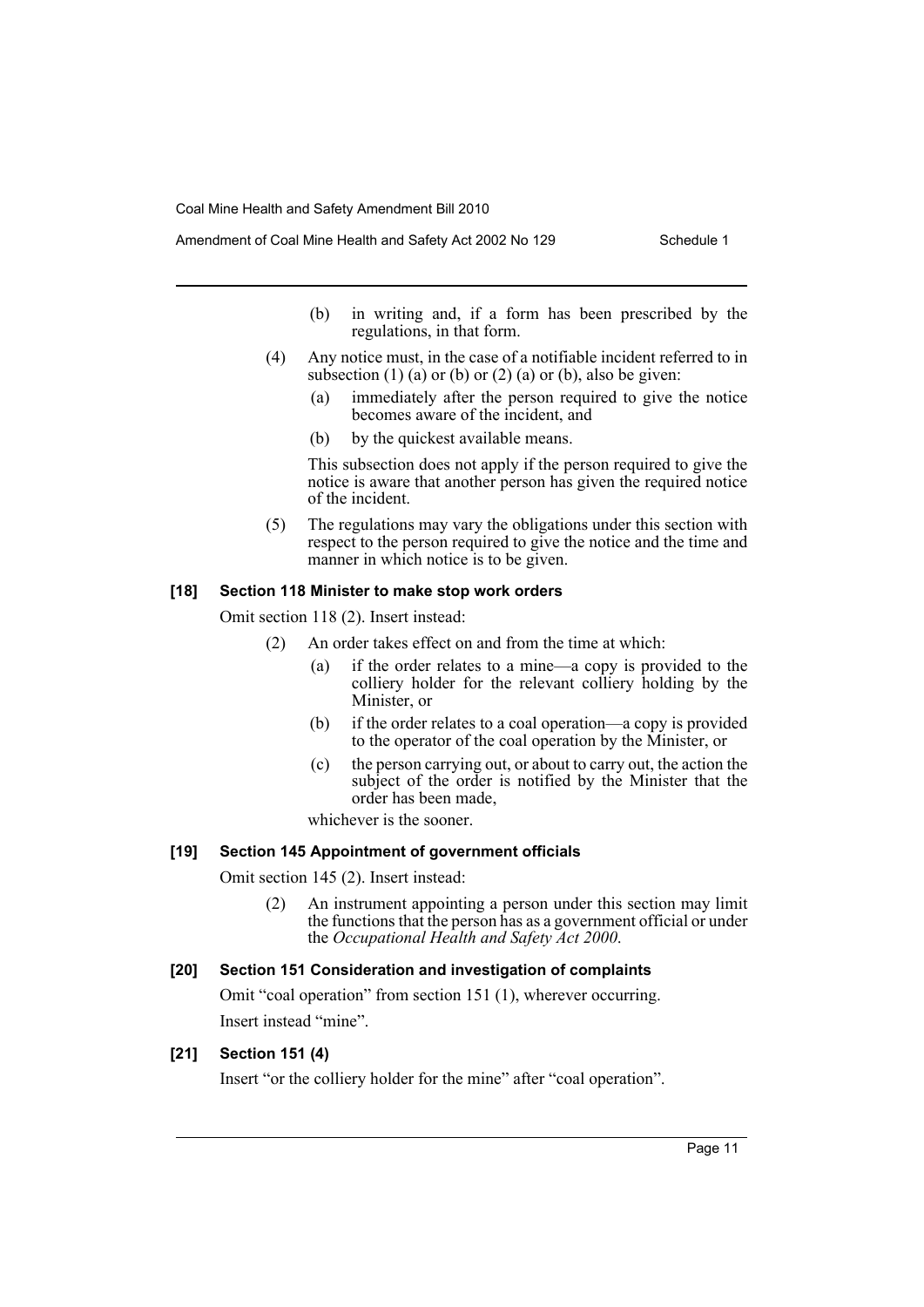Schedule 1 Amendment of Coal Mine Health and Safety Act 2002 No 129

# **[22] Section 153 Additional functions**

Omit "coal operations" wherever occurring. Insert instead "mines".

## **[23] Section 156A**

Insert after section 156:

## **156A Power to require plan from colliery holder**

- (1) A government official may require the colliery holder for a mine to provide the government official with a plan of all or part of the mine marked with information that the government official considers necessary for an investigation or inquiry that the government official is making.
- (2) A colliery holder must not fail to comply with a requirement made under this section.

Maximum penalty: 100 penalty units.

# **[24] Schedule 3 Savings, transitional and other provisions**

Insert at the end of clause 1 (1):

*Coal Mine Health and Safety Amendment Act 2010*

# **[25] Schedule 3**

Insert after clause 26:

# **Part 3 Provision consequent on enactment of Coal Mine Health and Safety Amendment Act 2010**

# **27 Validation**

- (1) Anything done or omitted to be done in the exercise or purported exercise of a function under this Act, the OH&S Act or the *Explosives Act 2003* before the relevant date that would have been validly done if the amending Act had been in force is validated.
- (2) Without limiting subclause (1):
	- (a) any prosecution commenced for an offence under this Act, or an offence under the OH&S Act, before the relevant date that would have been validly commenced had the amending Act been in force at the time the prosecution commenced is taken to have been validly commenced, and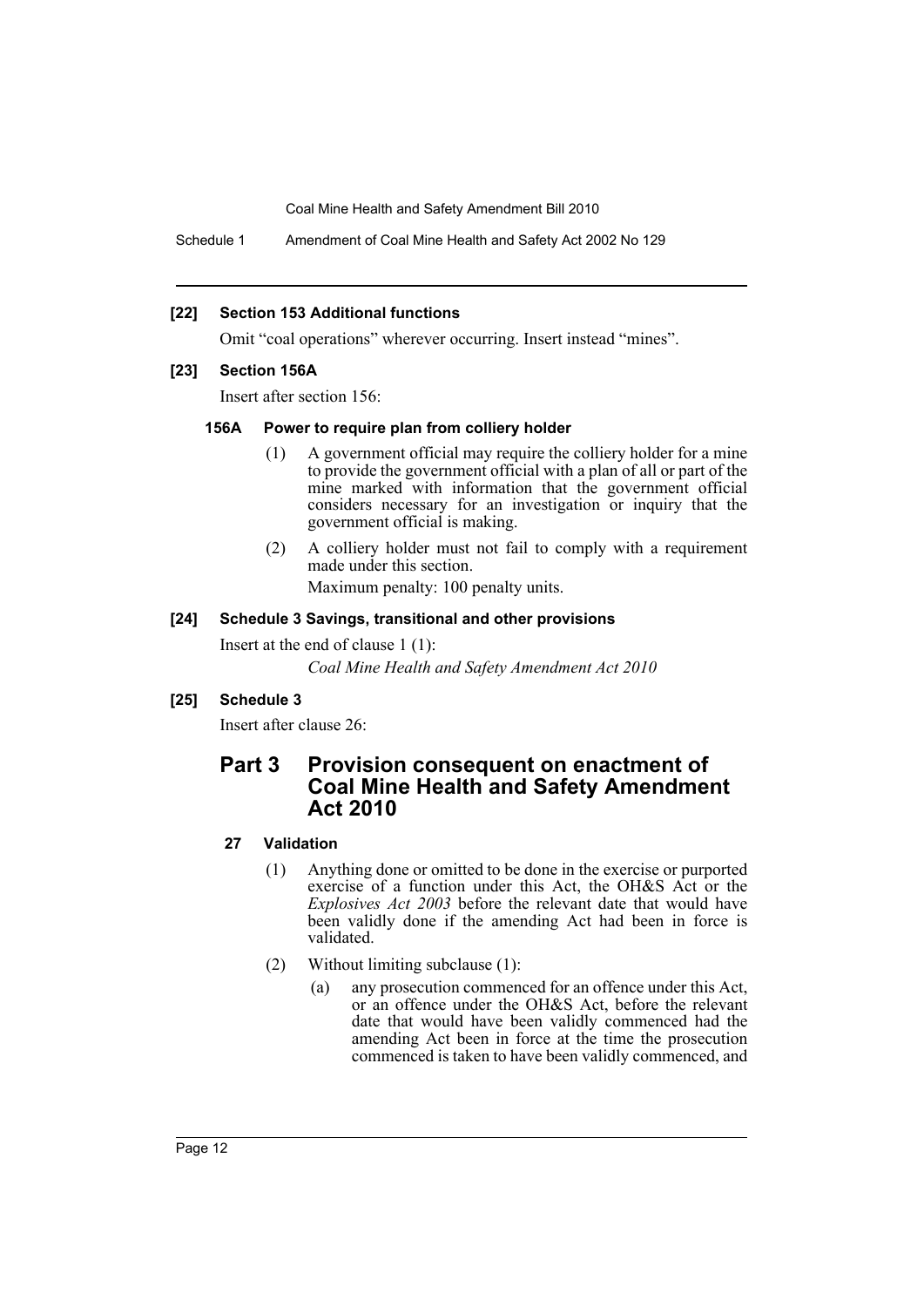- (b) the exercise, or purported exercise, before the relevant date of a function under the OH&S Act by an inspector appointed under section 47 of that Act, or an inspector taken to have been appointed as an inspector under the OH&S Act pursuant to section 47B of that Act, that would have been valid had the amending Act been in force at the time of the exercise is validated, and
- (c) the exercise, or purported exercise, before the relevant date of a function under this Act by a government official that would have been valid had the amending Act been in force at the time of the exercise is validated, and
- (d) the exercise, or purported exercise, before the relevant date of a function under the *Explosives Act 2003* by a regulatory authority under that Act, or an inspector appointed under that Act, that would have been valid had the amending Act been in force at the time of the exercise is validated, and
- (e) any penalty notice issued under the OH&S Act before the relevant date that could have been issued under this Act had the amending Act been in force at the time of its issue is validated.

(3) In this clause:

*amending Act* means the *Coal Mine Health and Safety Amendment Act 2010*.

*OH&S Act* means the *Occupational Health and Safety Act 2000*. *relevant date* means the date of commencement of Schedule 1 [11] to the amending Act.

*under*, in relation to an Act, includes under the regulations made under the Act.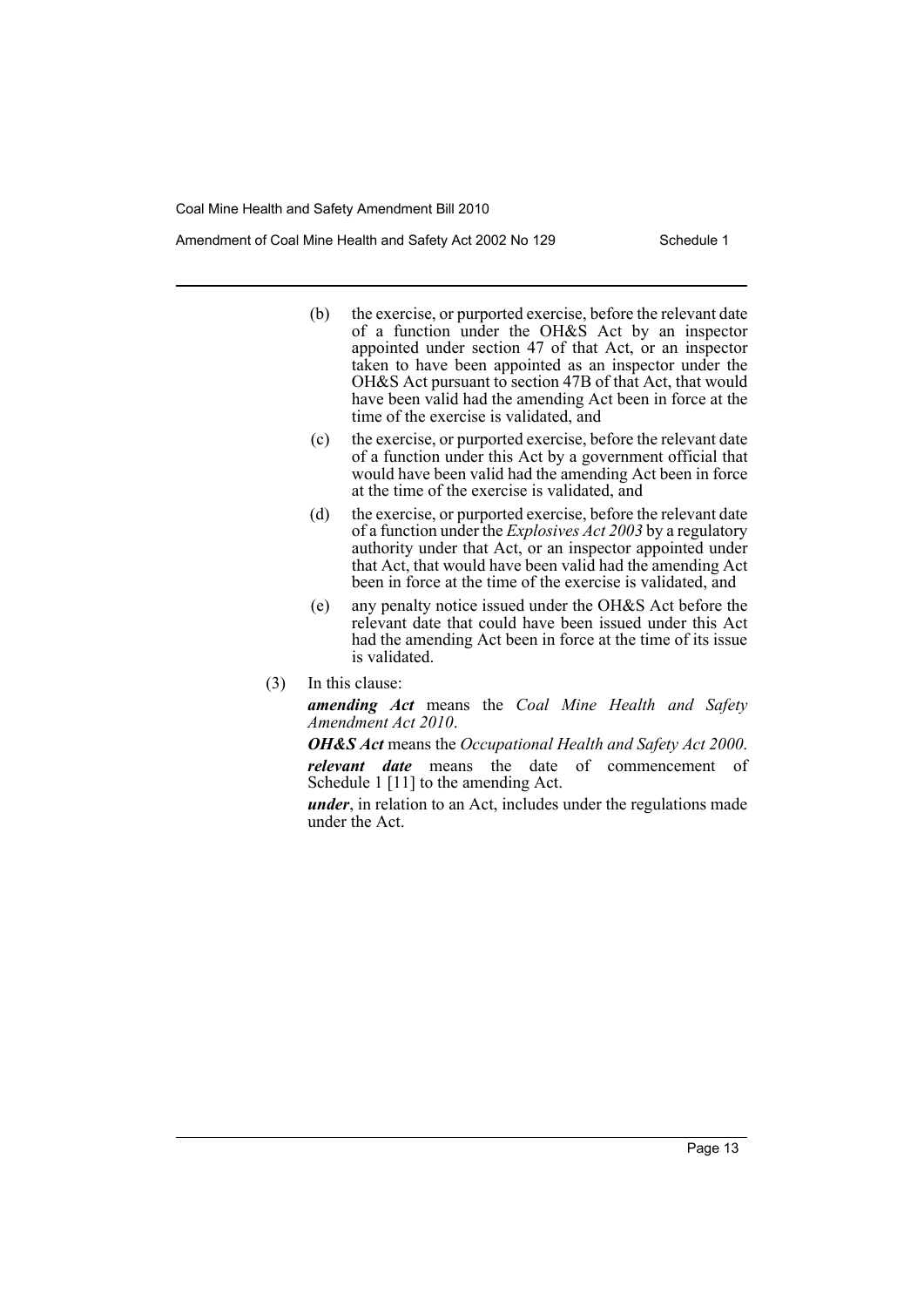Schedule 2 Amendment of Mining Act 1992 No 29

# <span id="page-14-0"></span>**Schedule 2 Amendment of Mining Act 1992 No 29**

- **[1] Section 21 Colliery holdings** Omit the section.
- **[2] Section 40 Colliery holdings** Omit the section.
- **[3] Section 61 Colliery holdings**

Omit the section.

## **[4] Section 163**

Omit the section. Insert instead:

#### **163 Registration of mines**

- (1) The Director-General is to keep a register of mines (*the register)* in written or electronic form.
- (2) The Director-General is to cause the following particulars to be recorded in the register:
	- (a) the name of each mine at which mining operations are carried out under the authority of a mining lease,
	- (b) in relation to each such mine, details of any mining lease that applies to all or part of the land within the mine,
	- (c) the name of the holder of each such mining lease,
	- (d) in relation to each such mining lease, details of the address for service of the holder of the lease,
	- (e) a list of the minerals authorised to be mined at the mine under the authority of a mining lease,
	- (f) any former names of the mine,
	- (g) any other particulars that are prescribed by the regulations.
- (3) The holder of a mining lease must notify the Director-General of:
	- (a) the name of each mine at which mining operations are intended to be carried out under the authority of the lease, no later than 30 days after the lease is granted and, in any case, before commencing mining operations under the mining lease, and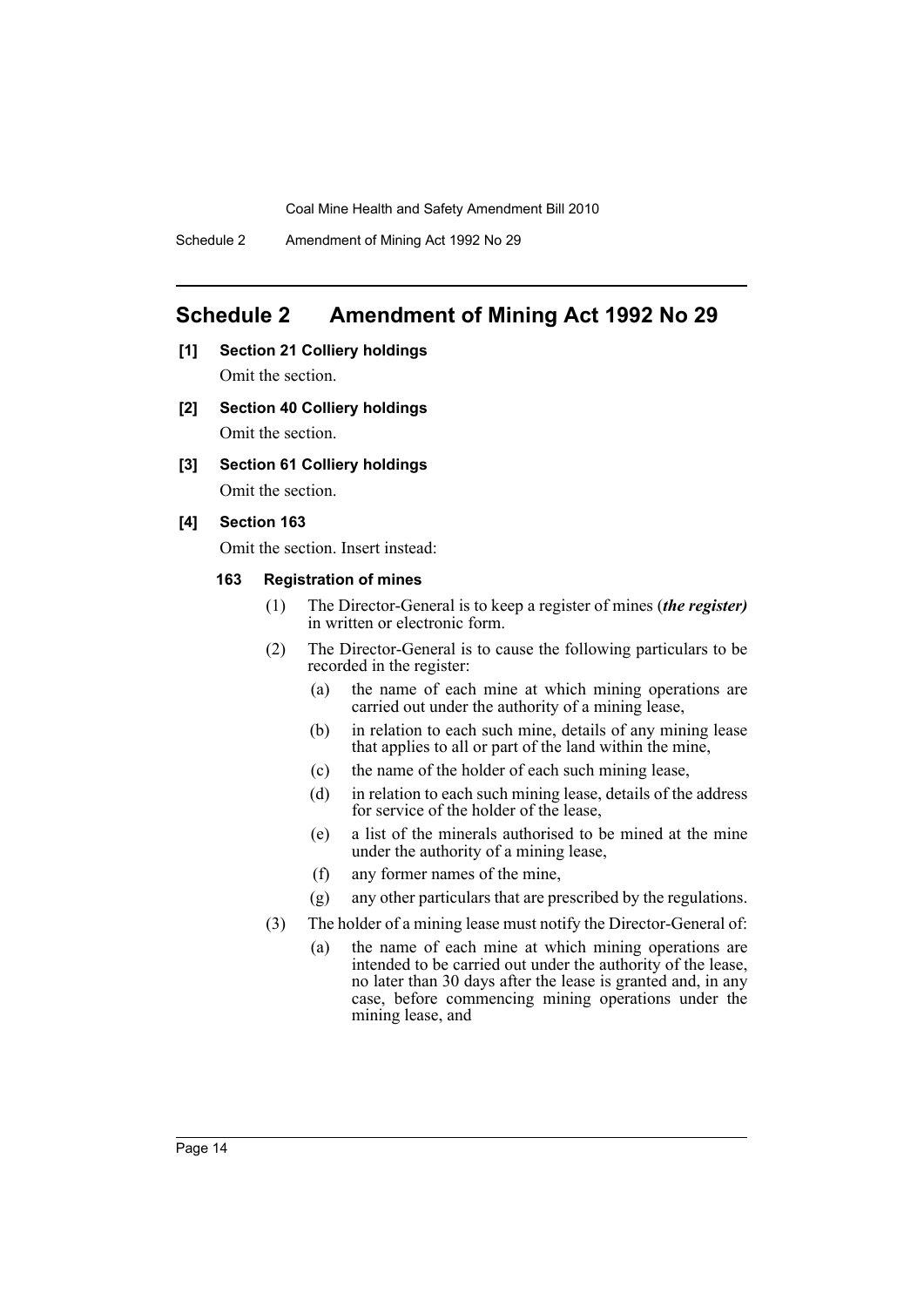Amendment of Mining Act 1992 No 29 Schedule 2

- (b) any change in any of the following particulars in relation to a mine, as soon as practicable after the change:
	- (i) the name of any mine at which mining operations are carried out under the authority of the lease,
	- (ii) the leases or the subleases comprising that mining operation,
	- (iii) the address for service of the holder of the mining lease, and
- (c) any assignment of the mining lease so that it applies to another mine, as soon as practicable after the assignment.

Maximum penalty: 20 penalty units.

- (4) A notification under this section:
	- (a) must be lodged with the Director-General, and
	- (b) must be in the approved form, and
	- (c) must be accompanied by the particulars prescribed by the regulations, and
	- (d) must be accompanied by the particulars required by the approved form for such a notification, and
	- (e) must be accompanied by the fee prescribed by, or determined in accordance with, the regulations.
- (5) Within 14 days after a notification is lodged under subsection (4) (or within such longer period as may be prescribed by the regulations), the Director-General must:
	- (a) cause the register to be updated, as soon as practicable, in accordance with the notification, or
	- (b) refuse to update the register on either of the following grounds:
		- (i) the notification does not comply with the requirements of this section or the regulations,
		- (ii) the name proposed for the mine may cause confusion (because, for example, it is the same as or similar to a name that is or was used for another mine, whether registered or not).
- (6) The register must be kept available at such offices of the Department as may be prescribed by the regulations for inspection by members of the public, free of charge.
- (7) Section 130 applies to a notification under this section in the same way as it applies to an application referred to in section  $130(1)$ .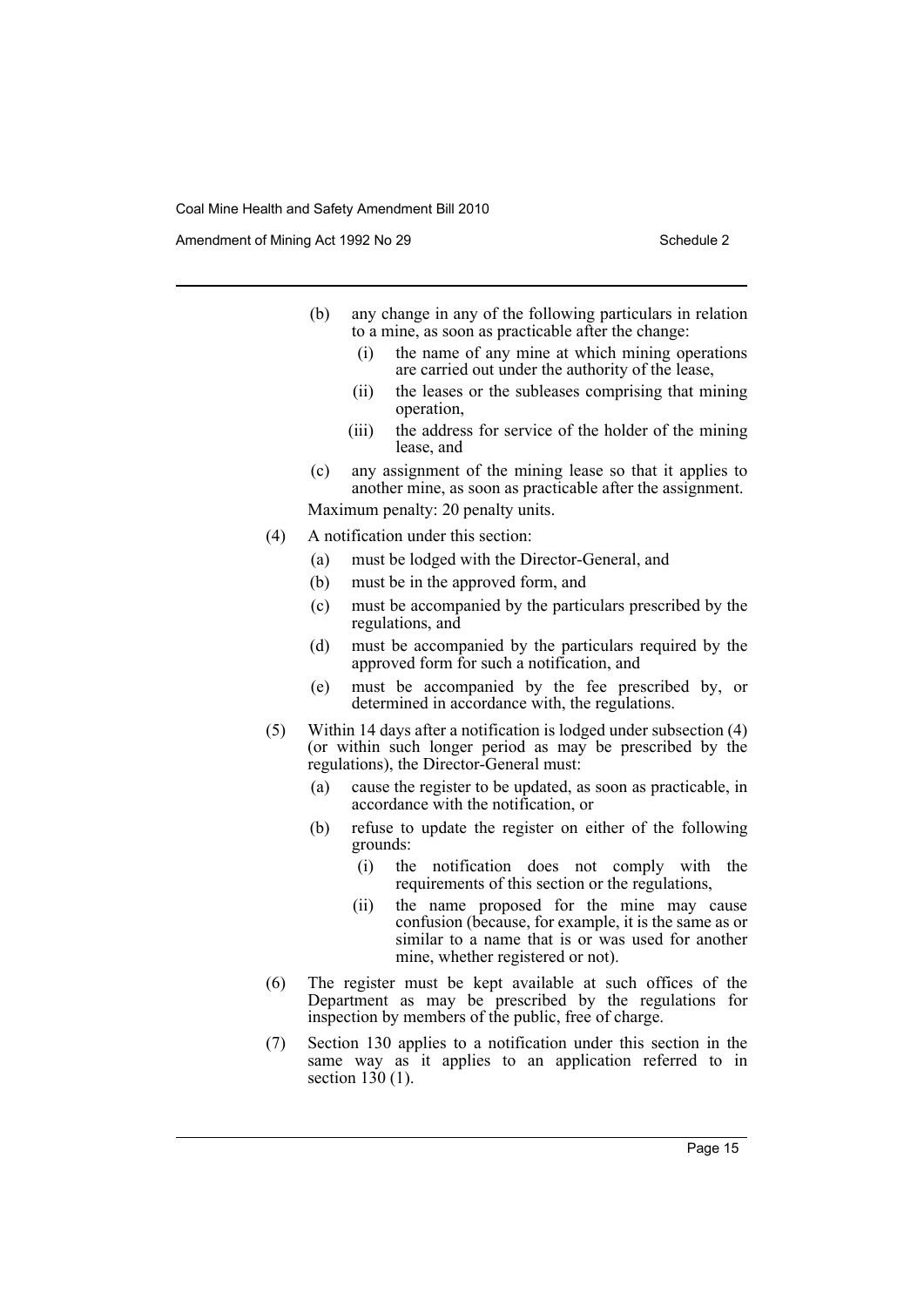Schedule 2 Amendment of Mining Act 1992 No 29

# **[5] Section 186 Colliery holdings**

Omit the section.

#### **[6] Schedule 6 Savings, transitional and other provisions**

Insert at the end of clause 1 (1):

*Coal Mine Health and Safety Amendment Act 2010*—but only to the extent that it amends this Act

# **[7] Schedule 6**

Insert at the end of the Schedule with appropriate Part and clause numbering:

# **Part Provisions consequent on enactment of Coal Mine Health and Safety Amendment Act 2010**

# **Definition**

In this Part:

*amending Act* means the *Coal Mine Health and Safety Amendment Act 2010*.

#### **Register of mines**

The Director-General may include in the register of mines under section 163:

- (a) the information on the register of colliery holdings immediately before the substitution of that section by the amending Act, and
- (b) any other information contained in files of the Department.

# **Transitional provision about register of mines**

A person is not liable for an offence under section 163 (3) (as substituted by the amending Act) in respect of any act or omission that occurs within 6 months after that substitution.

# **[8] Dictionary**

Omit the definition of *colliery holding*. Insert instead:

*colliery holding* means land:

- (a) that is subject to one or more leases authorising the mining of coal, and
- (b) that is within the boundaries of a mine registered under section 163.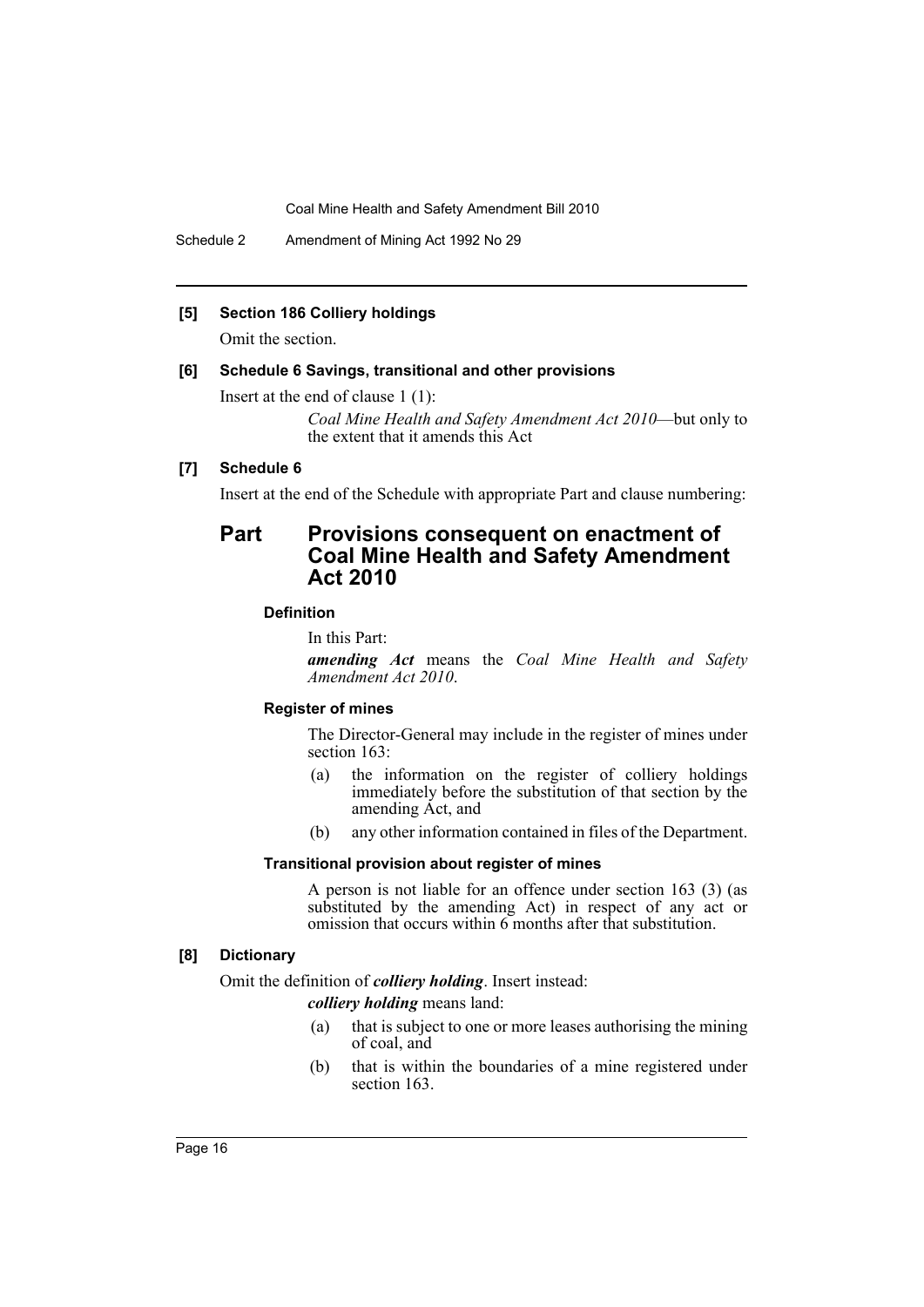Amendment of other Acts and instruments Schedule 3

# <span id="page-17-0"></span>**Schedule 3 Amendment of other Acts and instruments**

# **3.1 Coal Acquisition (Compensation) Arrangements 1985**

# **[1] Clause 3 Definitions**

Omit the definition of *colliery holding* from clause 3 (1). Insert instead:

*colliery holding* has the same meaning as it has in the *Mining Act 1992*.

## **[2] Clause 9 Persons eligible to make claims for compensation**

Insert "(within the meaning of the *Coal Mining Act 1973*, as in force when the saleable coal was vested in the person)" after "colliery holding" in clause 9 (1) (b).

### **[3] Clause 18 Calculation of compensation in respect of claims under clause 10 or 11**

Insert after clause 18 (4):

(5) The substitution of section 163 of the *Mining Act 1992* by the *Coal Mine Health and Safety Amendment Act 2010* does not affect the operation of this clause.

# **3.2 Coal Acquisition (Re-acquisition Arrangements) Order 1997**

# **[1] Clause 3 Definitions**

Insert in alphabetical order:

*colliery holder*, in relation to land subject to an authority for coal granted under the *Mining Act 1992*, means the person who holds the authority.

*colliery holding* has the same meaning as it has in the *Mining Act 1992*.

# **[2] Clauses 16 (3) and 22 (3)**

Omit "registered holder of" wherever occurring.

Insert instead "colliery holder for".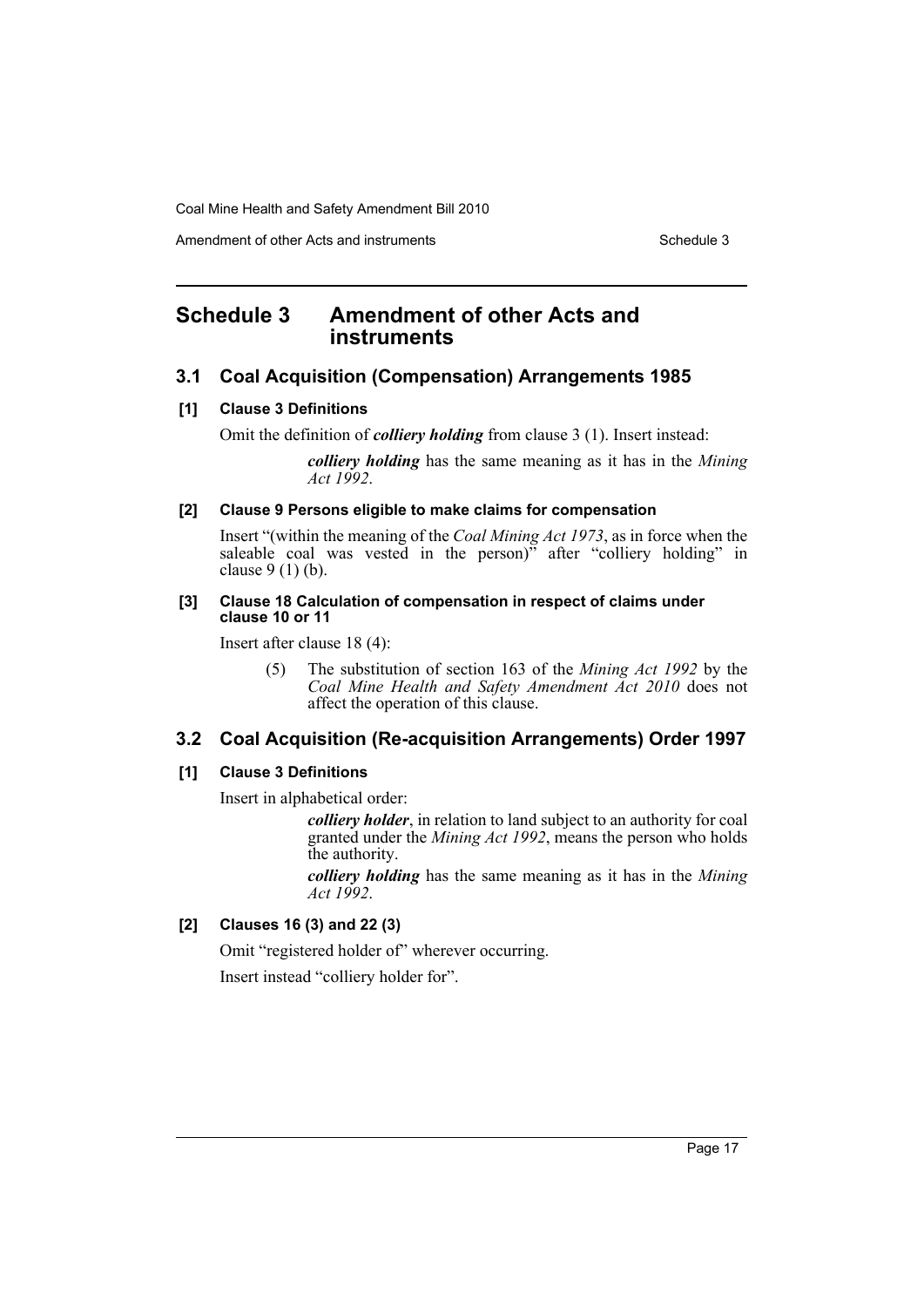Schedule 3 Amendment of other Acts and instruments

# **3.3 Coal Mine Health and Safety Regulation 2006**

#### **[1] Clause 5A**

Insert after clause 5:

#### **5A Certain things are part of coal operation**

For the purposes of paragraph (b) of the definition of *coal operation* in section 3 of the Act, any building, structure, pit, shaft, drive, level, drift, excavation or work within a colliery holding:

- (a) that is in the course of construction and that is intended to be part of a coal operation, or
- (b) that is a part of a coal operation and that is in the course of being abandoned, or
- (c) that is a part of a coal operation the operations at or in which are in the course of being discontinued,

is prescribed to be part of a coal operation.

# **[2] Clause 6**

Omit the clause. Insert instead:

#### **6 Act does not apply to certain places**

The classes of places specified in Schedule 1 are prescribed for the purposes of section  $8A(1)(a)$  of the Act.

**Note.** The Act does not apply to any place that is specified by the Minister in a notice published in the Gazette under section 8A (1) (b) of the Act.

#### **[3] Schedule 1 Places to which Act does not apply**

Omit clause 1.

#### **[4] Schedule 1, clause 2**

Omit "abandoned coal operations" wherever occurring.

Insert instead "abandoned mines".

## **[5] Schedule 1, clause 2 (b)**

Omit "abandoned coal operation". Insert instead "abandoned mine".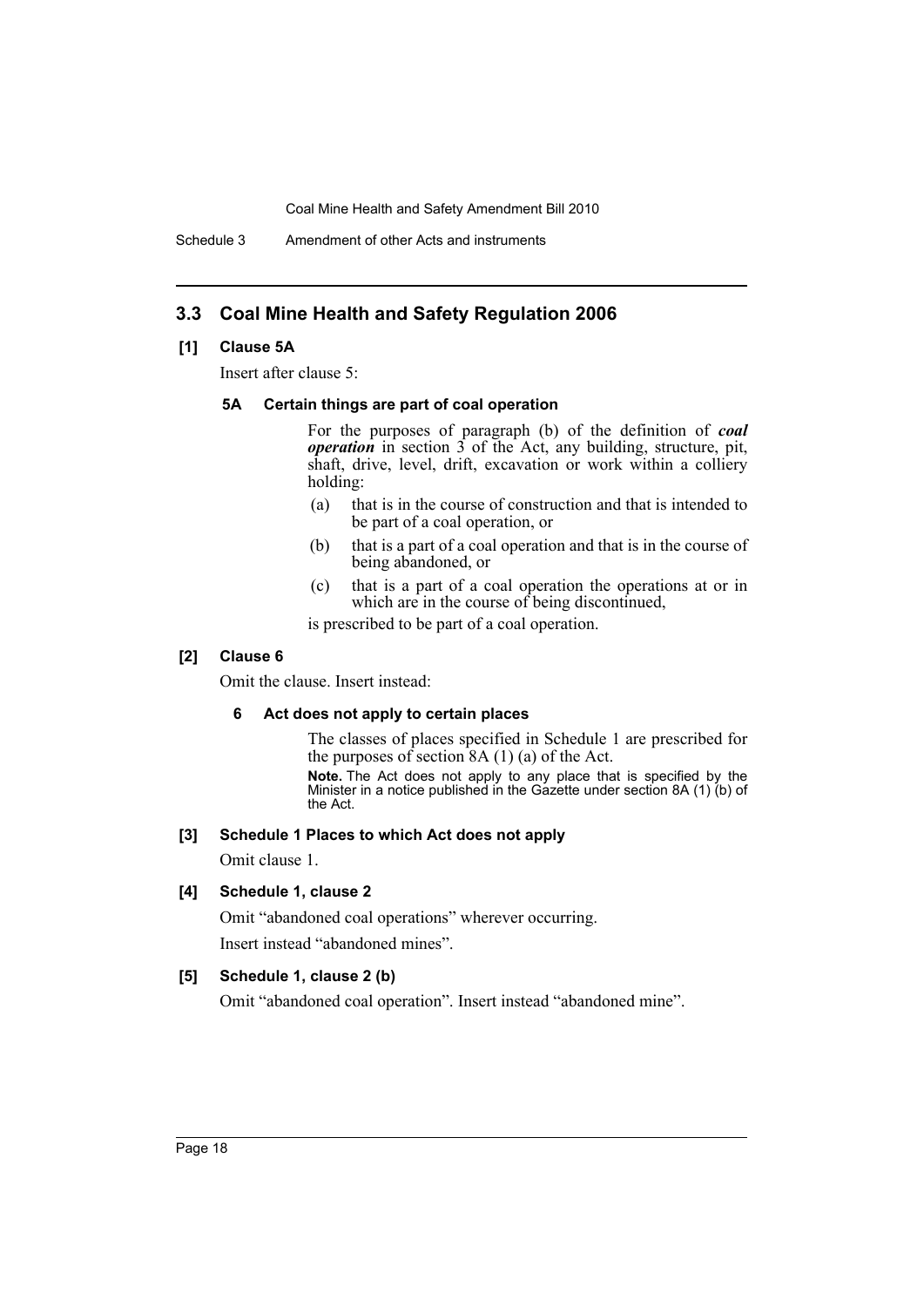Amendment of other Acts and instruments Schedule 3

# **3.4 Coal Ownership (Restitution) Act 1990 No 19**

## **Section 3 Definitions**

Insert "(within the meaning of the *Coal Mining Act 1973*, as in force on that date)" after "colliery holding" in paragraph (b) of the definition of *coal to which this Act applies*.

# **3.5 Coal Ownership (Restitution) Regulation 2005**

### **Clause 9 Factors to be taken into account when determining applications**

Insert "(within the meaning of the *Coal Mining Act 1973*, as in force immediately before its repeal)" after "colliery holding" in clause 9 (c).

# **3.6 Mine Health and Safety Act 2004 No 74**

# **[1] Section 8**

Omit the section. Insert instead:

# **8 Decisions on jurisdictional questions**

- (1) The Minister may make a determination as to whether a particular place is or is not a place to which this Act applies. The determination may be of general application or be limited as to time or circumstances.
- (2) The Minister's determination is conclusive for the purposes of deciding a jurisdictional question (including a jurisdictional question arising in court proceedings).
- (3) A *jurisdictional question* is a question as to whether functions of a person as a government official under this Act or of an inspector under the *Occupational Health and Safety Act 2000* were or can be validly exercised or a question as to whether proceedings for an offence under this Act or the *Occupational Health and Safety Act 2000* were or can be validly instituted.
- (4) A determination under this section applies in respect of functions exercised or purportedly exercised before or after the determination was made but not so as to affect court proceedings commenced before the determination was made.
- (5) A determination under this section does not operate to result in a person committing an offence that the person would not have committed had the determination not been made.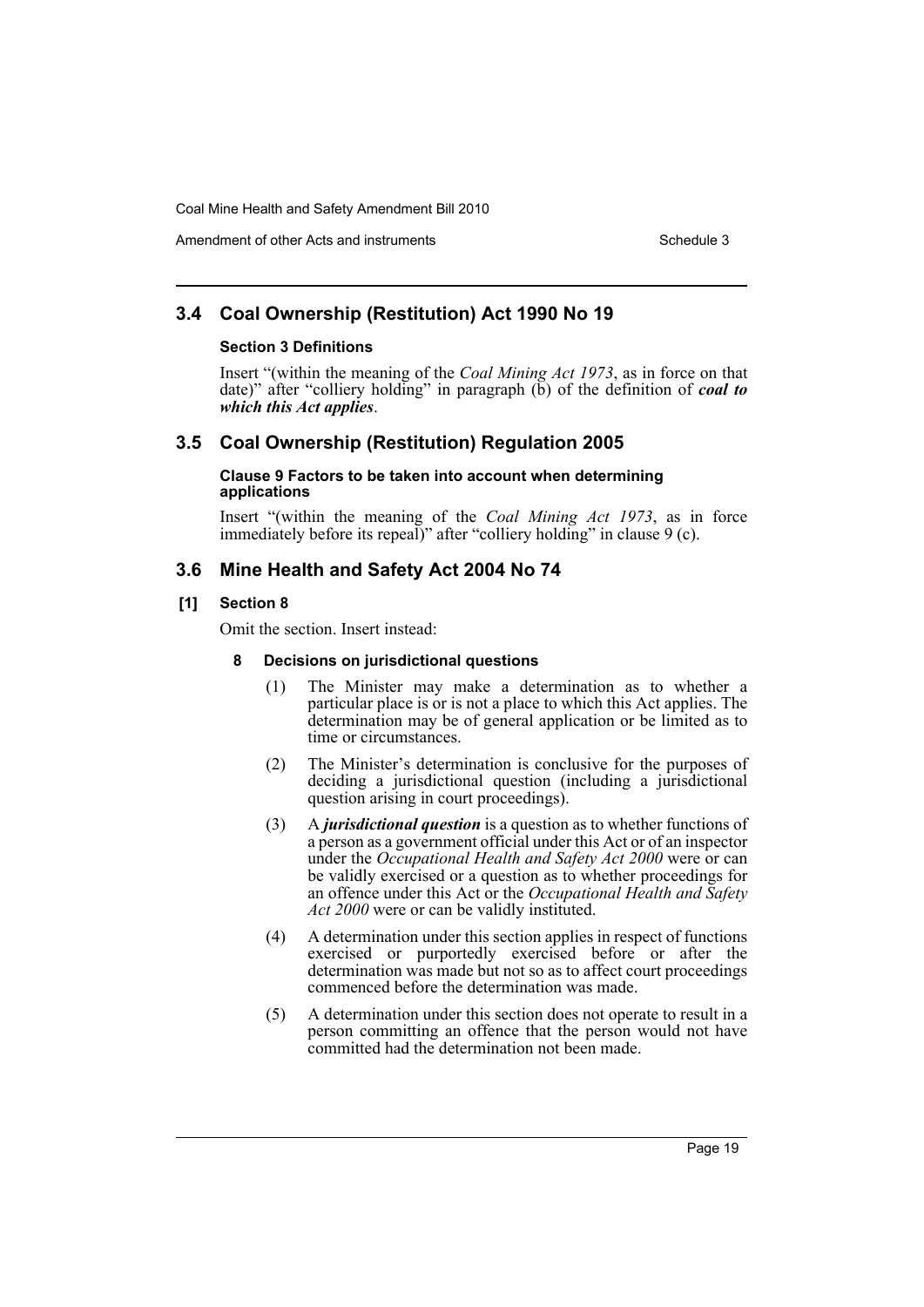- (6) A certificate of the Minister certifying as to a determination made by the Minister under this section is evidence of the Minister's determination and the date of the determination.
- (7) The Minister is to notify any other Minister administering the *Occupational Health and Safety Act 2000* of any determination made by the Minister under this section (but a failure to notify the other Minister does not affect the validity of the determination).

# **[2] Section 127 Appointment of government officials**

Omit section 127 (2). Insert instead:

(2) An instrument appointing a person under this section may limit the functions that the person has as a government official or under the *Occupational Health and Safety Act 2000*.

# **3.7 Mine Subsidence Compensation Act 1961 No 22**

# **[1] Section 4 Definitions**

Omit the definition of *Colliery holding*. Insert instead:

*Colliery holding* has the same meaning as it has in the *Mining Act 1992*.

# **[2] Section 4, definition of "Proprietor"**

Omit the definition. Insert instead:

*Proprietor* means the lease holder of any lease for coal within a colliery holding and, where there is more than one lease holder, means each lease holder who is jointly and severally liable for the obligations under this Act.

# **3.8 Mining Amendment Act 2008 No 19**

# **[1] Schedule 1 Amendment of Mining Act 1992**

Omit Schedule 1 [108]–[113].

# **[2] Schedule 1 [224]**

Omit "within the same colliery holding" from proposed section 261B (5).

Insert instead "worked as a single mine, registered as part of a mine under section 163".

# **[3] Schedule 2 Amendment of other Acts and instrument**

Omit Schedule 2.1.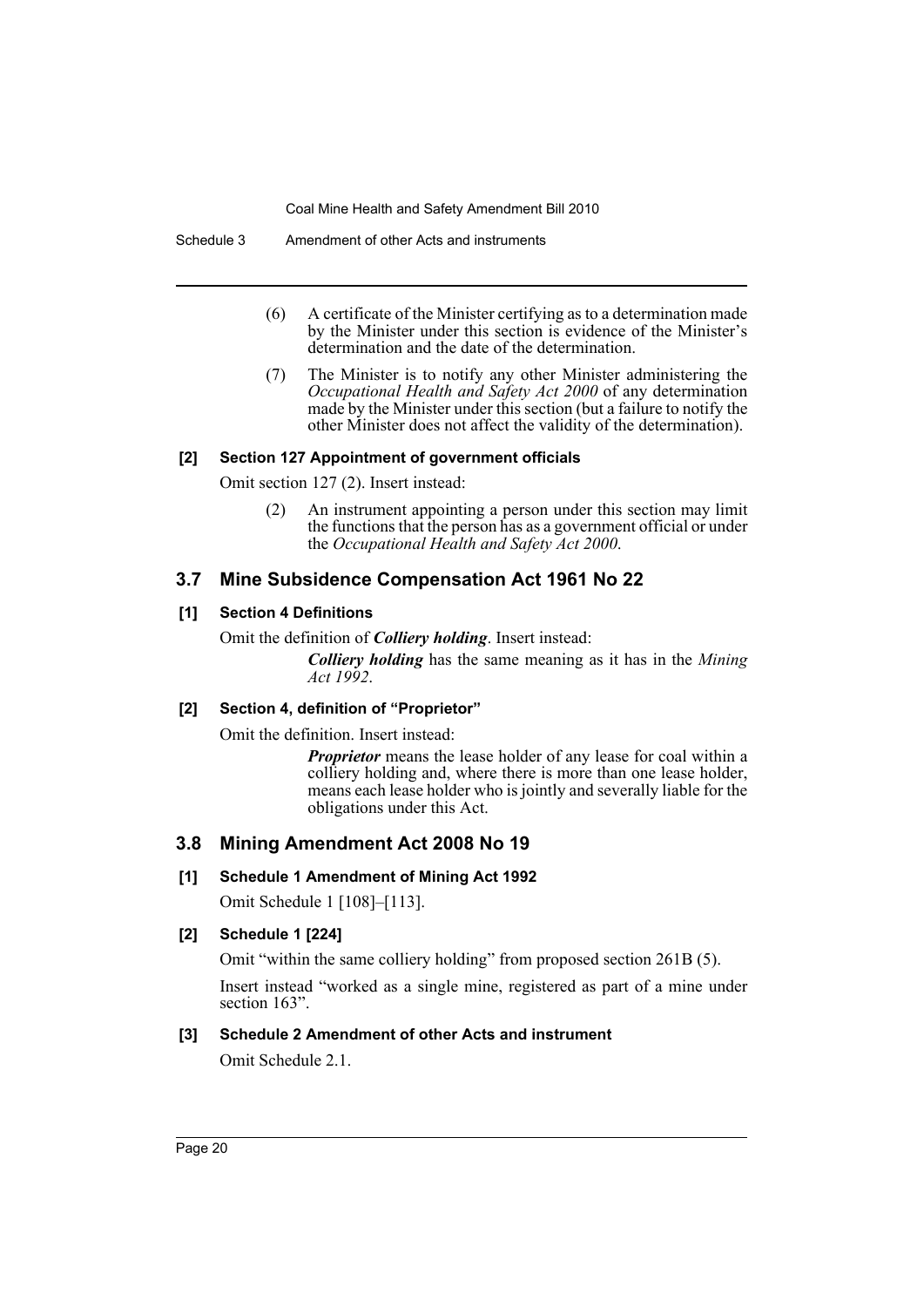Amendment of other Acts and instruments Schedule 3

# **3.9 Mining Regulation 2003**

### **Clause 23**

Omit the clause. Insert instead:

## **23 Register of mines**

For the purposes of section 163 (6) of the Act, the prescribed office is the Maitland office of the Department.

# **3.10 Occupational Health and Safety Act 2000 No 40**

### **[1] Section 47A Appointment of inspectors in connection with mining workplaces**

Insert at the end of the section:

(2) The appointment of a person as a government official under the *Mine Health and Safety Act 2004* may limit the functions that the person has as an inspector under this Act.

#### **[2] Section 47B Appointment of inspectors in connection with coal workplaces**

Insert at the end of the section:

(2) The appointment of a person as a government official under the *Coal Mine Health and Safety Act 2002* may limit the functions that the person has as an inspector under this Act.

# **[3] Schedule 3 Savings, transitional and other provisions**

Insert at the end of clause 1 (1):

*Coal Mine Health and Safety Amendment Act 2010*

# **[4] Schedule 3, clause 1 (2A)**

Insert after clause 1 (2):

(2A) The regulations under subclause (1) may contain provisions of a savings or transitional nature consequent on the enactment of the *Coal Mine Health and Safety Amendment Act 2010* only to the extent that it amends this Act or affects the meaning of *coal workplace*, within the meaning of this Act, in relation to any period before, at or immediately after the commencement of Schedule 1 [11] to the *Coal Mine Health and Safety Amendment Act 2010*.